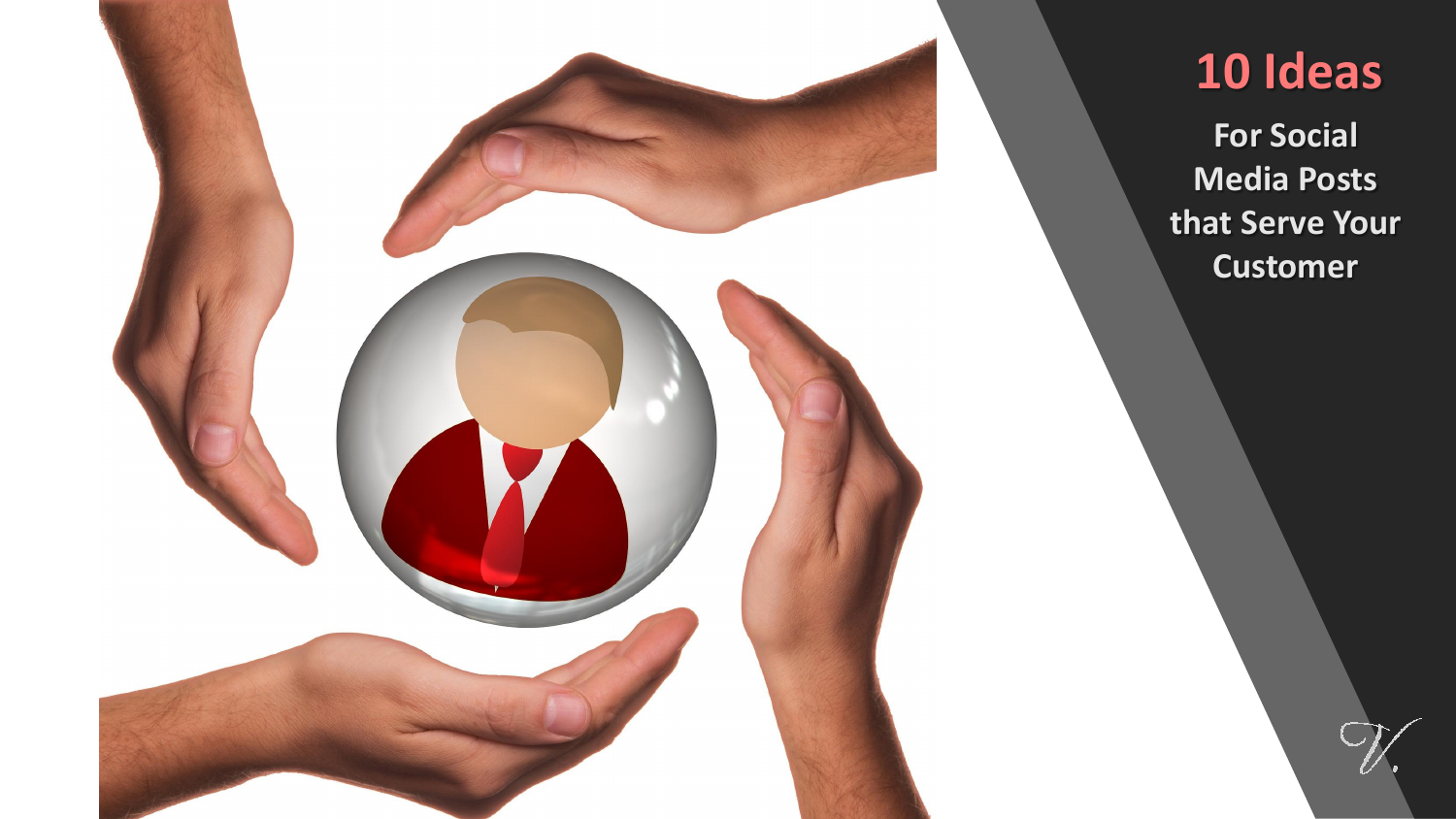### Be Genuine. Be Remarkable. Be Memorable.

- Your customers are interested in you and your company BUT they don't want to see ONLY you marketing about you and your company.
- In order to gain a position in your niche or industry as a thought leader or reliable and trustworthy partner, you need to show it.
- The way to become a thought leader is to be giving serve your customers with the information they need and become the 'go to' person for whatever they need.
- By creating a content calendar, it will help you plan when to promote your content, product and services.
- In the slides following, I provide 10 ways you can serve your customers with information that will keep your brand top of mind while not bombarding them with only self promoting social media posts.

*Make every interaction count, even the small ones. All moments are relevant.*

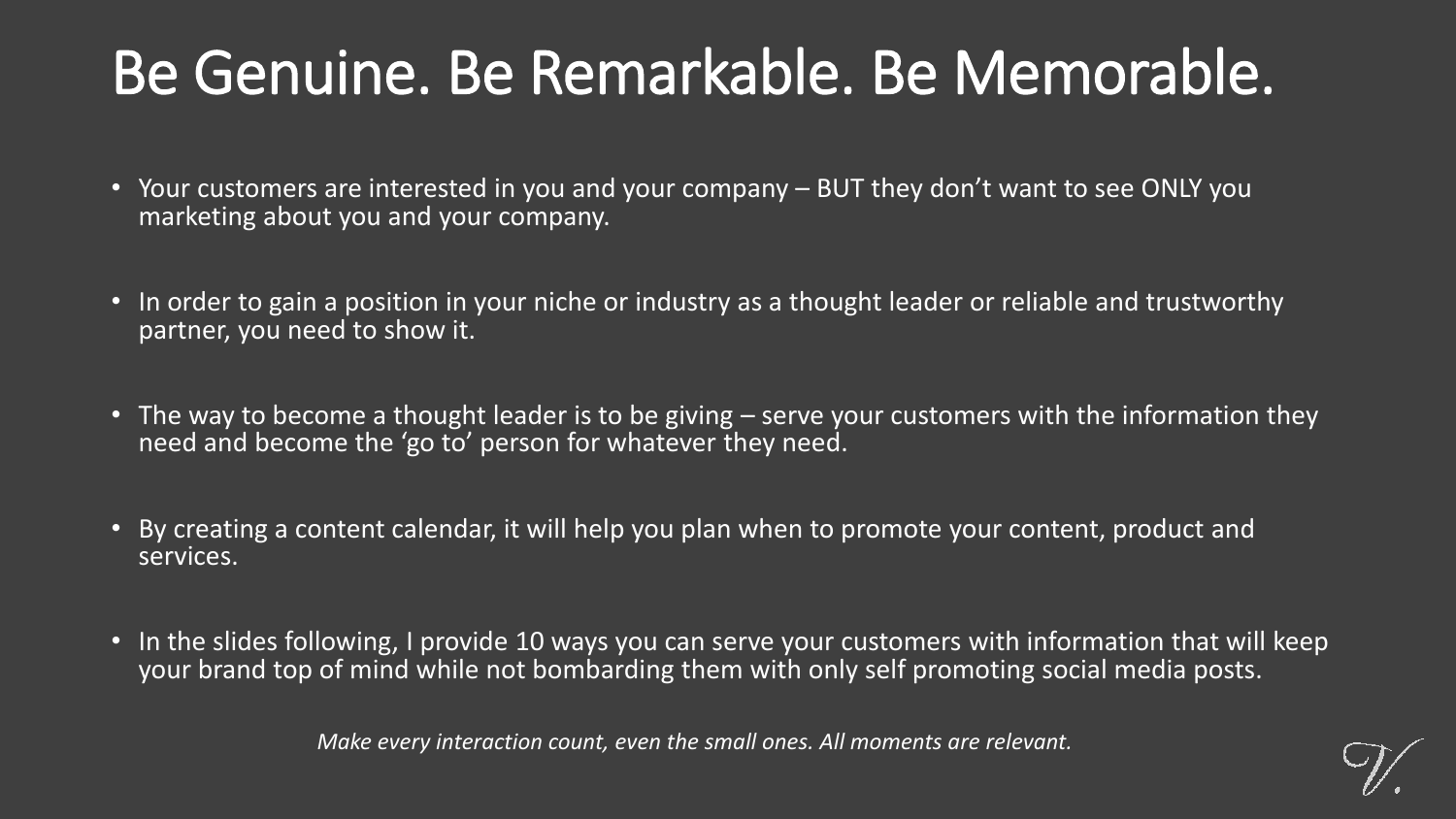## 1. Industry Articles

Research and keep tabs on industry happenings, news, technology, events, etc. and share snippets and links with your audience.

*Ex. In Google "<digital marketing> news", News Tab Ask followers what trends or events they are seeing.*

# 2. Technology

Share technology updates and changes that may affect your customer or technology they may be considering.

*Ex. In Google "<digital marketing> technology", News Tab Ask followers if they will use new technology or how the technology will affect their business.*



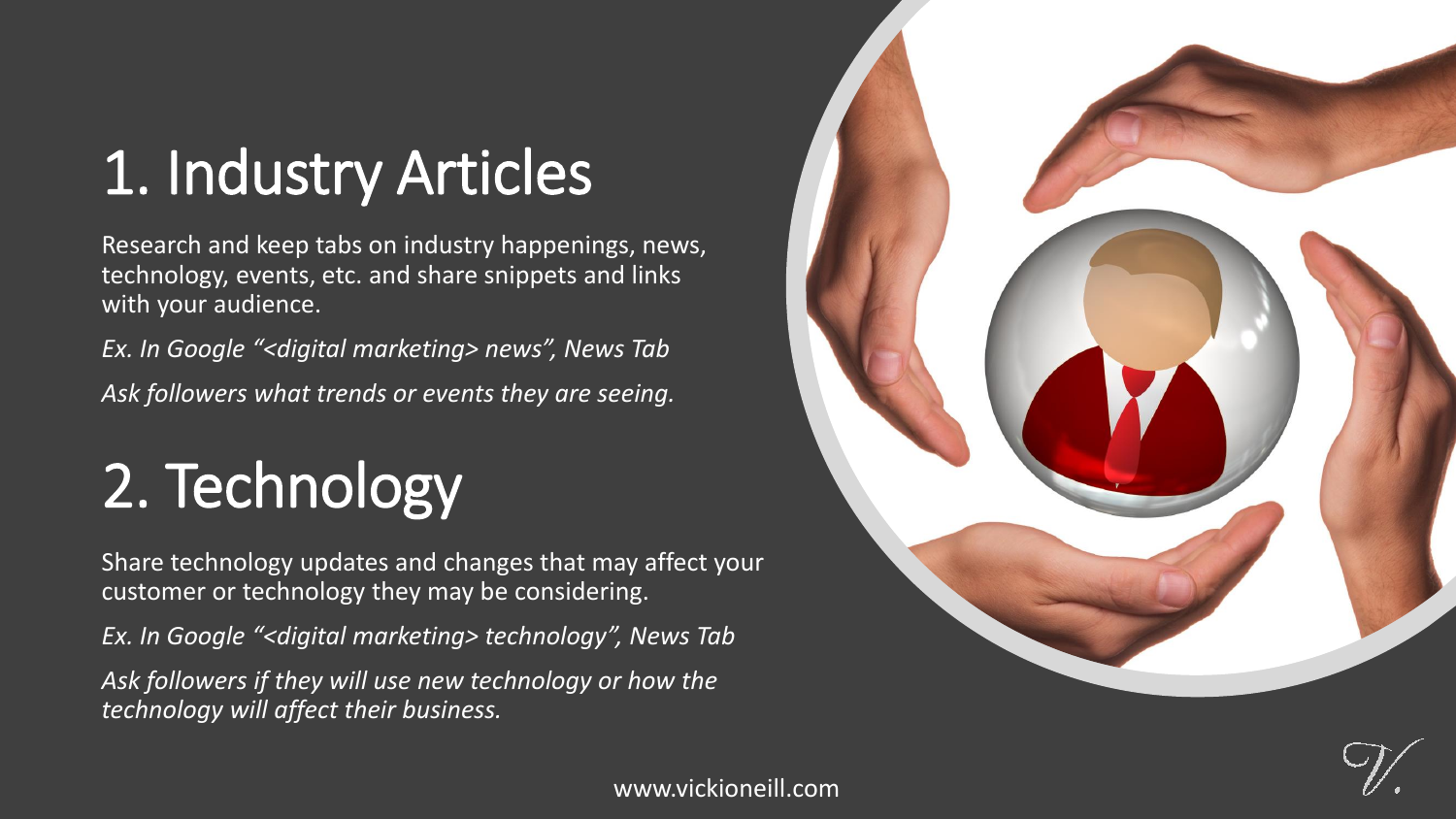# 3. Helpful Tips

Create a Top 10 helpful tips document for something you do and would be helpful to your customers.

*Ex. 10 Tips for Creating a Powerful Marketing and Sales Strategy*

*Ask if the document is helpful or what is most useful.*

# 4. Video Explainers

If you provide any product or service that requires training, or you would like to help your audience know the value you provide, create a video explaining the product or service.

*Ex. How to Create a Podcast with These 3 Tools*

*Ask to comment if it was useful or still need help.* 



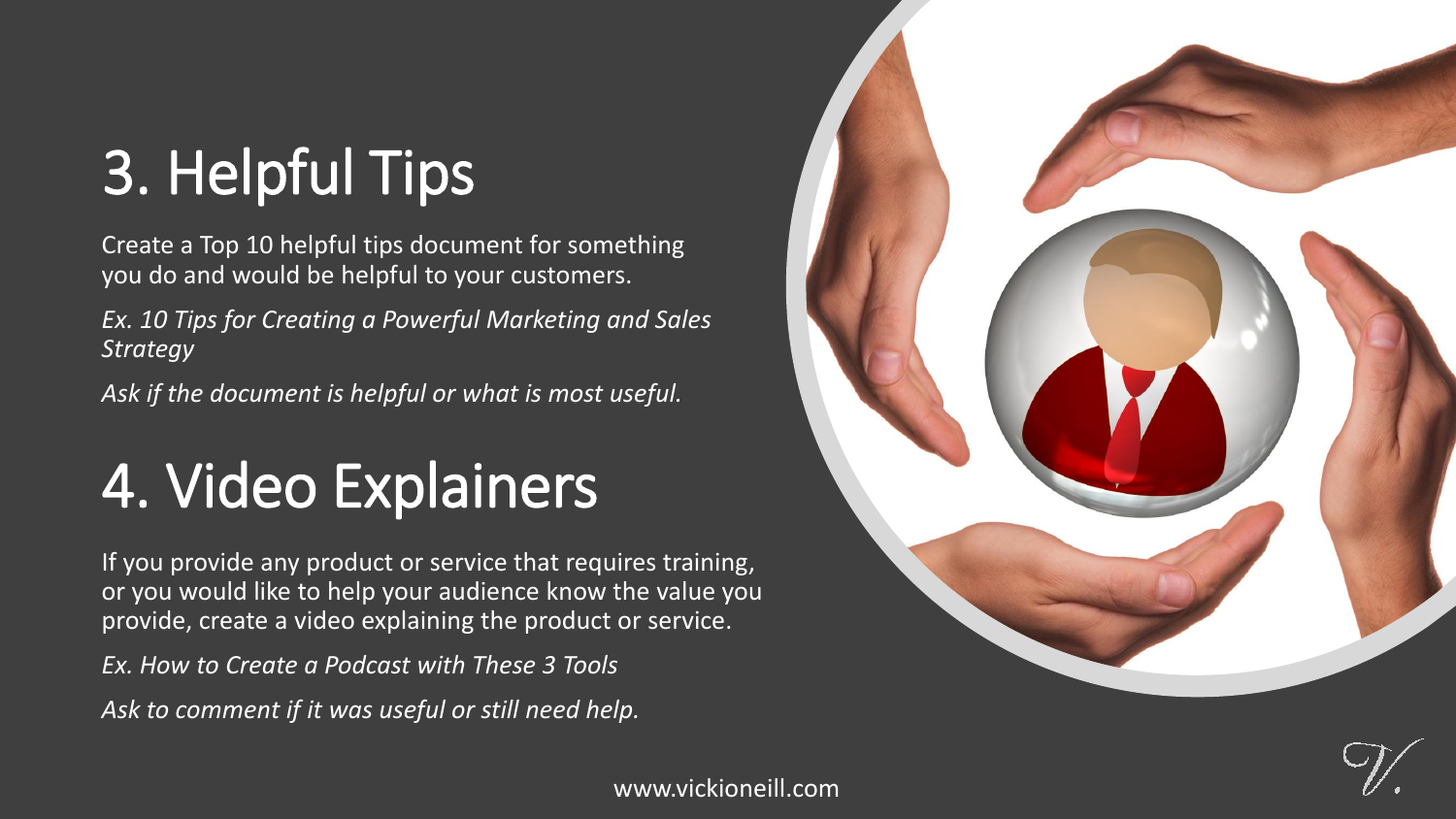### 5. Tools List

Provide a list of tools that are useful to your industry, perhaps some that they don't know about

*Ex. Tools needed to operate online effectively by category and by business size.* 

*Ask followers which is their favorite or others they use and aren't listed.* 

### 6. Go-To Resources

List others in your space that would be good resources to reach out to in their area of expertise and areas you don't specialize in or provide.

*Ex. Recommended Instagram Expert, LinkedIn Connections, Facebook Group Admins, etc.* 

*Ask followers for who they go to for different areas of expertise.* 



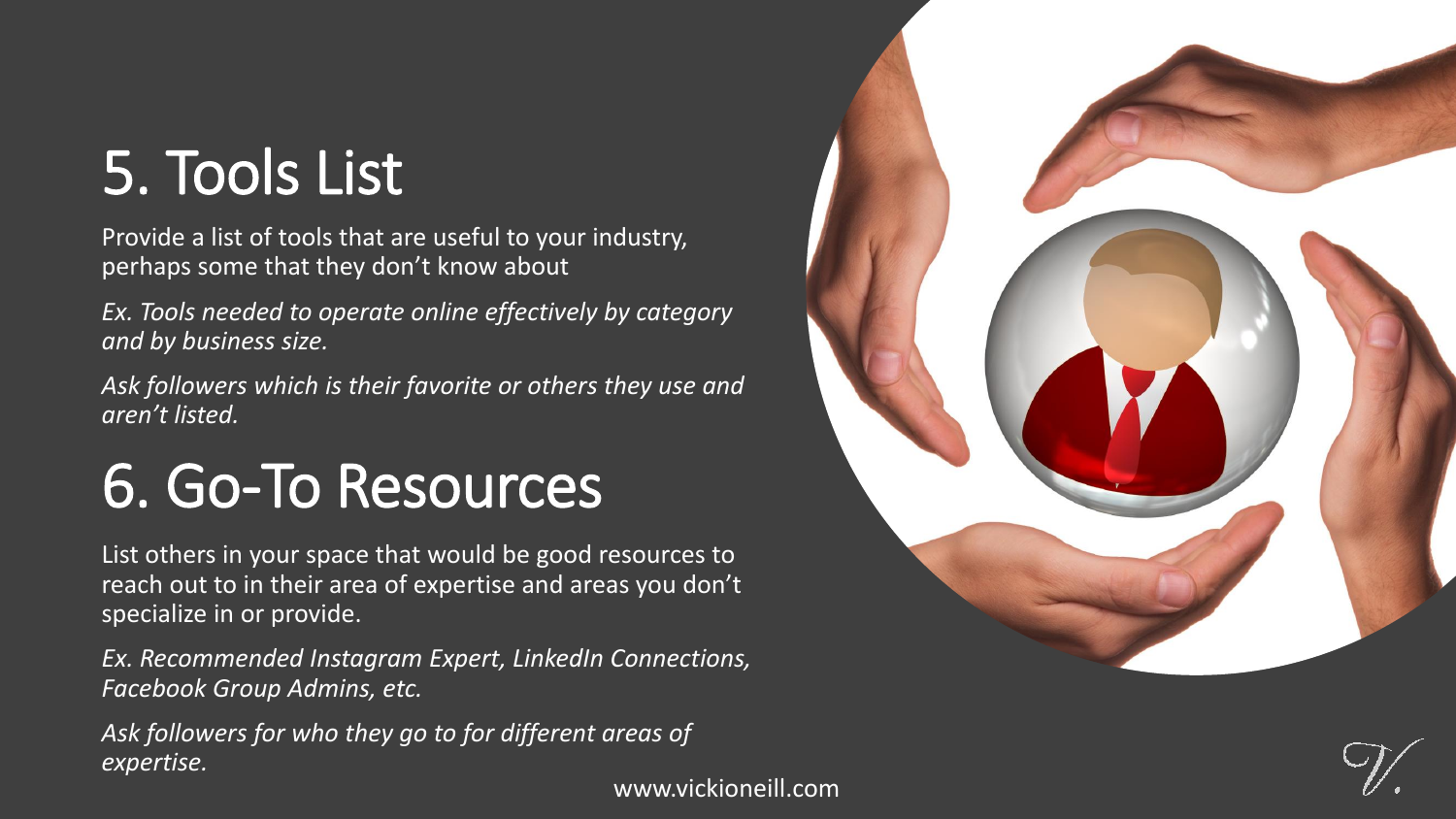# 7. Brand Experiences

Share experiences you've had with various brands to show 1) ideal customer experiences and/or 2) examples of what not to do.

*Ask followers to share similar experiences they've had.*

### 8. Opinion

If you have a strong opinion about a change, advance or proposed change that may affect your industry, post about it.

*Ask followers to agree or disagree and why.*





www.vickioneill.com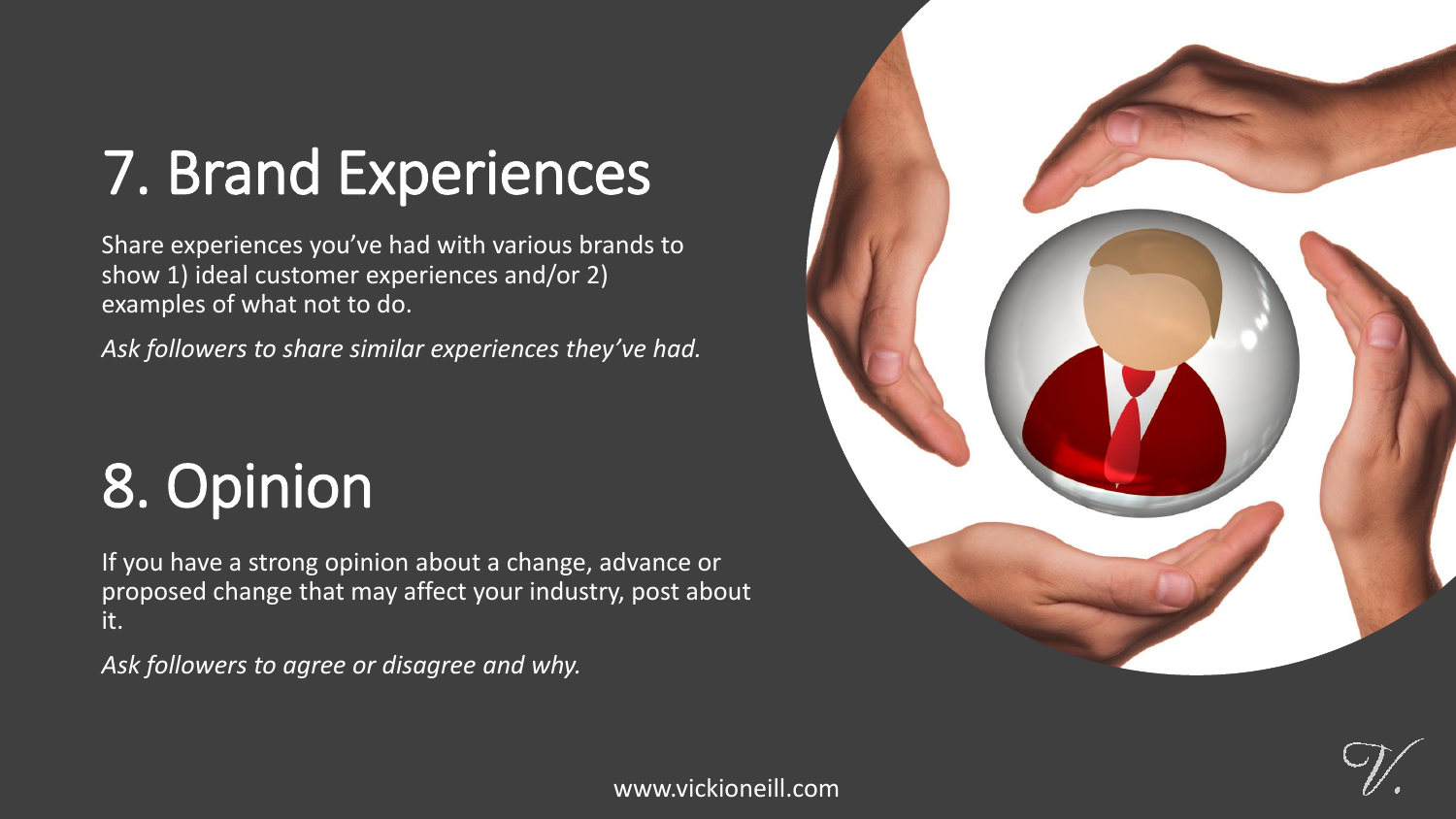# 9. Recognize Others

If there was an awards ceremony or someone in your target audience received an award for something, create a post about the awards show, presenters, and award winners.

### 10. Public Appreciation

If a brand or someone has gone above and beyond, or you just want to say 'thank you', create a post about it and give them recognition by tagging them in it. This is always a win/win.